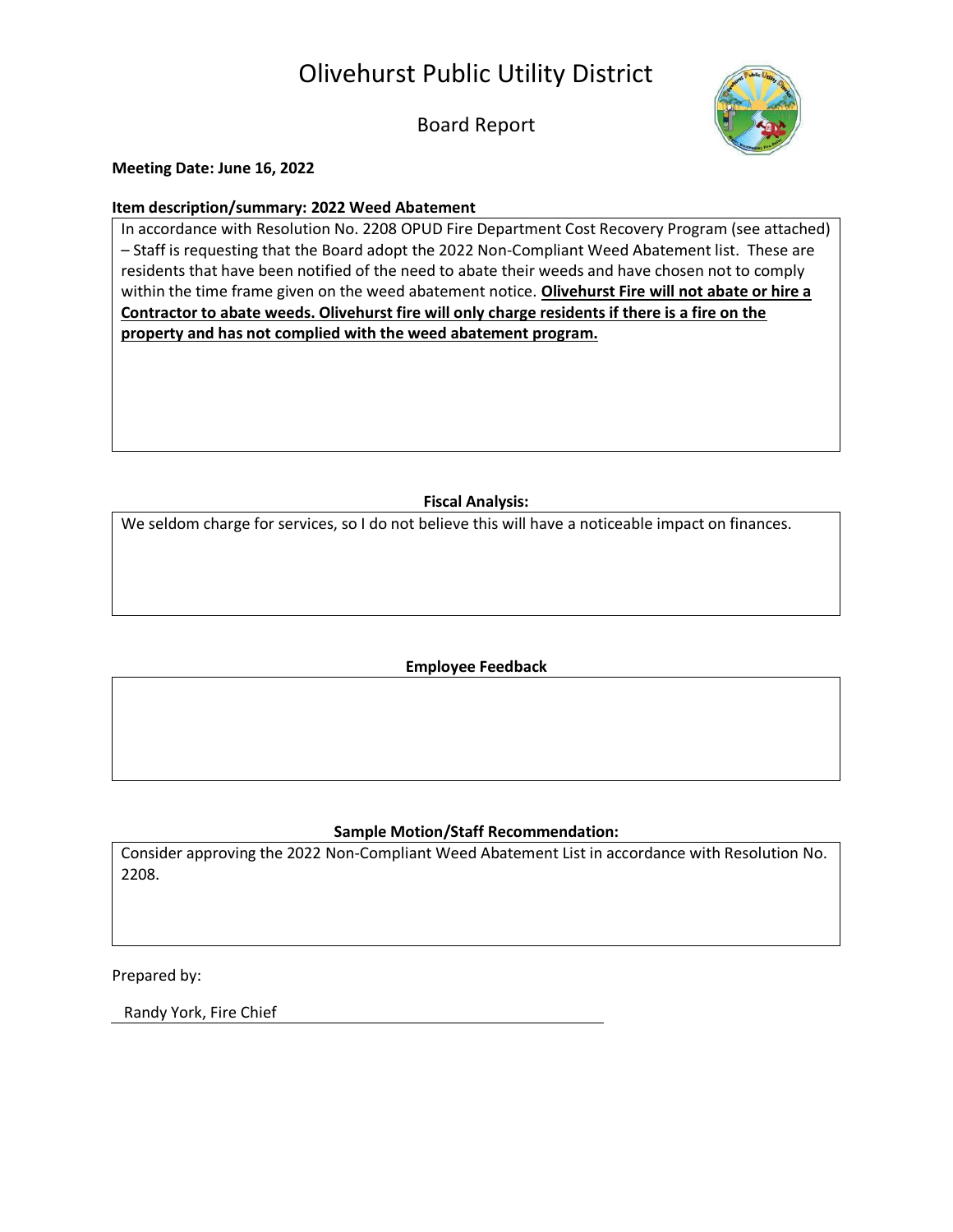## Weed Abatement 2022 Non-Compliance List

| <b>APN</b>      | <b>Physical Address</b>                      |
|-----------------|----------------------------------------------|
| 013-032-010-000 | 1668 6 <sup>th</sup> Ave (Vacant lot)        |
| 013-072-009-000 | 4888 Olivehurst Ave                          |
| 013-072-011-000 | 4880 Olivehurst Ave                          |
| 013-072-014-000 | 1699 7 <sup>th</sup> Ave                     |
| 013-072-014-000 | 1703 7 <sup>th</sup> Ave A                   |
| 013-082-007-000 | 1859 Turpin St (Vacant lot)                  |
| 013-082-028-000 | 1841 7 <sup>th</sup> Ave (Vacant lot)        |
| 013-130-003-000 | 4861 Olivehurst Ave                          |
| 013-130-037-000 | 1805 8 <sup>th</sup> Ave                     |
| 013-140-058-000 | 4834 Powerline Rd                            |
| 013-151-004-000 | 4804 Pacific Ave                             |
| 013-151-022-000 | 4794 Pacific Ave                             |
| 013-152-007-000 | 4779 Pacific Ave                             |
| 013-180-037-000 | 1803 9 <sup>th</sup> Ave                     |
| 013-190-043-000 | 1917 9th Ave                                 |
| 013-190-062-000 | Vacant Lot (4770 Sugarpine Ln)               |
| 013-190-069-000 | 1948 8 <sup>th</sup> Ave                     |
| 013-190-076-000 | 1911 9 <sup>th</sup> Ave (Vacant lot behind) |
| 013-190-077-000 | 1911 9 <sup>th</sup> Ave                     |
| 013-220-004-000 | 1714 9 <sup>th</sup> Ave                     |
| 013-231-037-000 | 4724 Ardmore Ave                             |
| 013-240-008-000 | 1922 9 <sup>th</sup> Ave                     |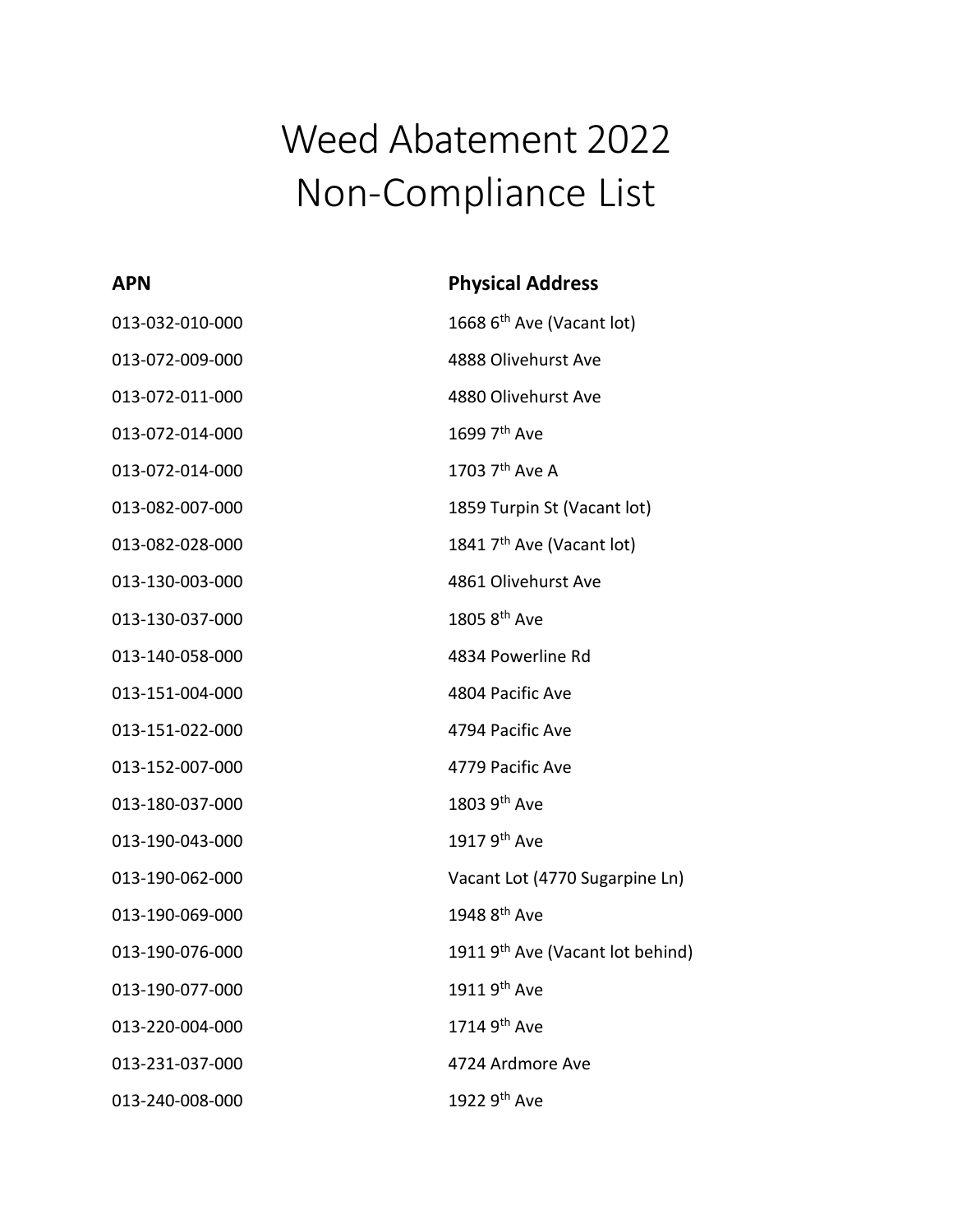| 013-251-008-000 | 4660 Pacific Ave                        |
|-----------------|-----------------------------------------|
| 013-251-014-000 | 4667 Arboga Rd                          |
| 013-252-005-000 | 4641 Pacific Ave                        |
| 013-262-004-000 | 1650 10 <sup>th</sup> Ave               |
| 013-281-004-000 | 4660 Ardmore Ave                        |
| 013-281-008-000 | 1783 11 <sup>th</sup> Ave (Vacant lot)  |
| 013-290-035-000 | 1919 11 <sup>th</sup> Ave (Vacant lot)  |
| 013-300-014-000 | 4573 Arboga Rd                          |
| 013-310-009-000 | 1722 11 <sup>th</sup> Ave               |
| 013-310-018-000 | 4600 Olivehurst Ave                     |
| 013-321-007-000 | 1804 11 <sup>th</sup> Ave (Vacant lot)  |
| 013-321-017-000 | 4589 Olivehurst Ave                     |
| 013-321-040-000 | 1794 11 <sup>th</sup> Ave               |
| 013-322-007-000 | 1866 11 <sup>th</sup> Ave               |
| 013-331-004-000 | 4528 Ardmore Ave                        |
| 013-331-005-000 | 4520 Ardmore Ave                        |
| 013-393-003-000 | 4552 Meadow Way                         |
| 013-431-001-000 | 1629 2 <sup>nd</sup> Ave & (Vacant lot) |
| 013-431-024-000 | 5224 Chestnut Rd                        |
| 013-440-042-000 | 1531 3rd Ave                            |
| 013-451-025-000 | 1645 3rd Ave                            |
| 013-461-008-000 | 5185 Tulip Rd (Vacant lot)              |
| 013-472-018-000 | 1589 4th Ave                            |
| 013-472-020-000 | 5103 Canal St                           |
| 013-520-006-000 | 5017,5023,5025,5027 Olivehurst Ave      |
| 013-520-015-000 | 5013 A Olivehurst Ave                   |
| 013-530-004-000 | 5014 Powerline Rd                       |